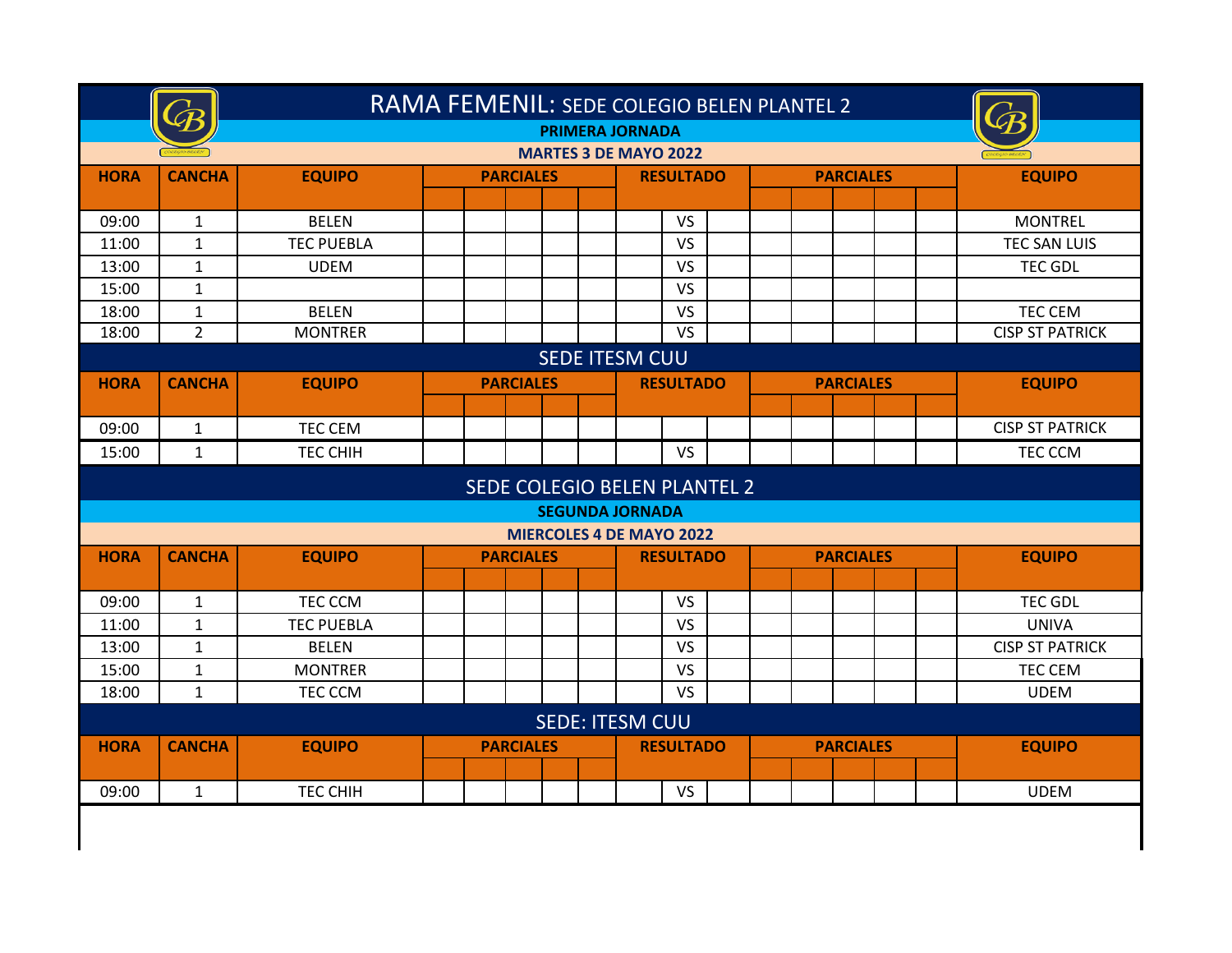|                              | SEDE COLEGIO BELEN PLANTEL 2                                                                                |                        |                  |  |  |  |                  |  |  |  |                  |  |  |                |  |
|------------------------------|-------------------------------------------------------------------------------------------------------------|------------------------|------------------|--|--|--|------------------|--|--|--|------------------|--|--|----------------|--|
|                              | <b>TERCERA JORNADA</b>                                                                                      |                        |                  |  |  |  |                  |  |  |  |                  |  |  |                |  |
| <b>JUEVES 5 DE MAYO 2022</b> |                                                                                                             |                        |                  |  |  |  |                  |  |  |  |                  |  |  |                |  |
| <b>HORA</b>                  | <b>CANCHA</b><br><b>EQUIPO</b><br><b>PARCIALES</b><br><b>PARCIALES</b><br><b>EQUIPO</b><br><b>RESULTADO</b> |                        |                  |  |  |  |                  |  |  |  |                  |  |  |                |  |
|                              |                                                                                                             |                        |                  |  |  |  |                  |  |  |  |                  |  |  |                |  |
| 09:00                        | 1                                                                                                           | <b>UNIVA</b>           |                  |  |  |  | <b>VS</b>        |  |  |  |                  |  |  | TEC SAN LUIS   |  |
| 16:00                        | 1                                                                                                           | <b>CUARTOS FINAL 1</b> |                  |  |  |  | <b>VS</b>        |  |  |  |                  |  |  |                |  |
| 18:00                        | $\overline{2}$                                                                                              | <b>CUARTOS FINAL 2</b> |                  |  |  |  | <b>VS</b>        |  |  |  |                  |  |  |                |  |
|                              |                                                                                                             |                        |                  |  |  |  | <b>VS</b>        |  |  |  |                  |  |  |                |  |
|                              | <b>SEDE: ITESM CUU</b>                                                                                      |                        |                  |  |  |  |                  |  |  |  |                  |  |  |                |  |
| <b>HORA</b>                  | <b>CANCHA</b>                                                                                               | <b>EQUIPO</b>          | <b>PARCIALES</b> |  |  |  | <b>RESULTADO</b> |  |  |  | <b>PARCIALES</b> |  |  | <b>EQUIPO</b>  |  |
|                              |                                                                                                             |                        |                  |  |  |  |                  |  |  |  |                  |  |  |                |  |
| 09:00                        |                                                                                                             | TEC CHIH               |                  |  |  |  | <b>VS</b>        |  |  |  |                  |  |  | <b>TEC GDL</b> |  |

| <b>CUARTA JORNADA</b> |                               |               |  |  |                  |  |  |                  |  |  |  |                  |  |  |               |
|-----------------------|-------------------------------|---------------|--|--|------------------|--|--|------------------|--|--|--|------------------|--|--|---------------|
|                       | <b>VIERNES 6 DE MAYO 2022</b> |               |  |  |                  |  |  |                  |  |  |  |                  |  |  |               |
| <b>HORA</b>           | <b>CANCHA</b>                 | <b>EQUIPO</b> |  |  | <b>PARCIALES</b> |  |  | <b>RESULTADO</b> |  |  |  | <b>PARCIALES</b> |  |  | <b>EQUIPO</b> |
|                       |                               |               |  |  |                  |  |  |                  |  |  |  |                  |  |  |               |
| 16:00                 |                               | SEMIFINAL 1   |  |  |                  |  |  | VS               |  |  |  |                  |  |  |               |
| 18:00                 |                               | SEMIFINAL 2   |  |  |                  |  |  | VS               |  |  |  |                  |  |  |               |

|                       | SEDE COLEGIO BELEN PLANTEL 2 |                     |  |                  |  |  |  |  |                  |  |  |  |                  |  |               |
|-----------------------|------------------------------|---------------------|--|------------------|--|--|--|--|------------------|--|--|--|------------------|--|---------------|
| <b>QUINTA JORNADA</b> |                              |                     |  |                  |  |  |  |  |                  |  |  |  |                  |  |               |
| SABADO 7 DE MAYO 2022 |                              |                     |  |                  |  |  |  |  |                  |  |  |  |                  |  |               |
| <b>HORA</b>           | <b>CANCHA</b>                | <b>EQUIPO</b>       |  | <b>PARCIALES</b> |  |  |  |  | <b>RESULTADO</b> |  |  |  | <b>PARCIALES</b> |  | <b>EQUIPO</b> |
|                       |                              |                     |  |                  |  |  |  |  |                  |  |  |  |                  |  |               |
| 10:00                 |                              | <b>TERCER LUGAR</b> |  |                  |  |  |  |  | VS               |  |  |  |                  |  |               |
| 12:00                 |                              | <b>FINAL</b>        |  |                  |  |  |  |  | VS               |  |  |  |                  |  |               |